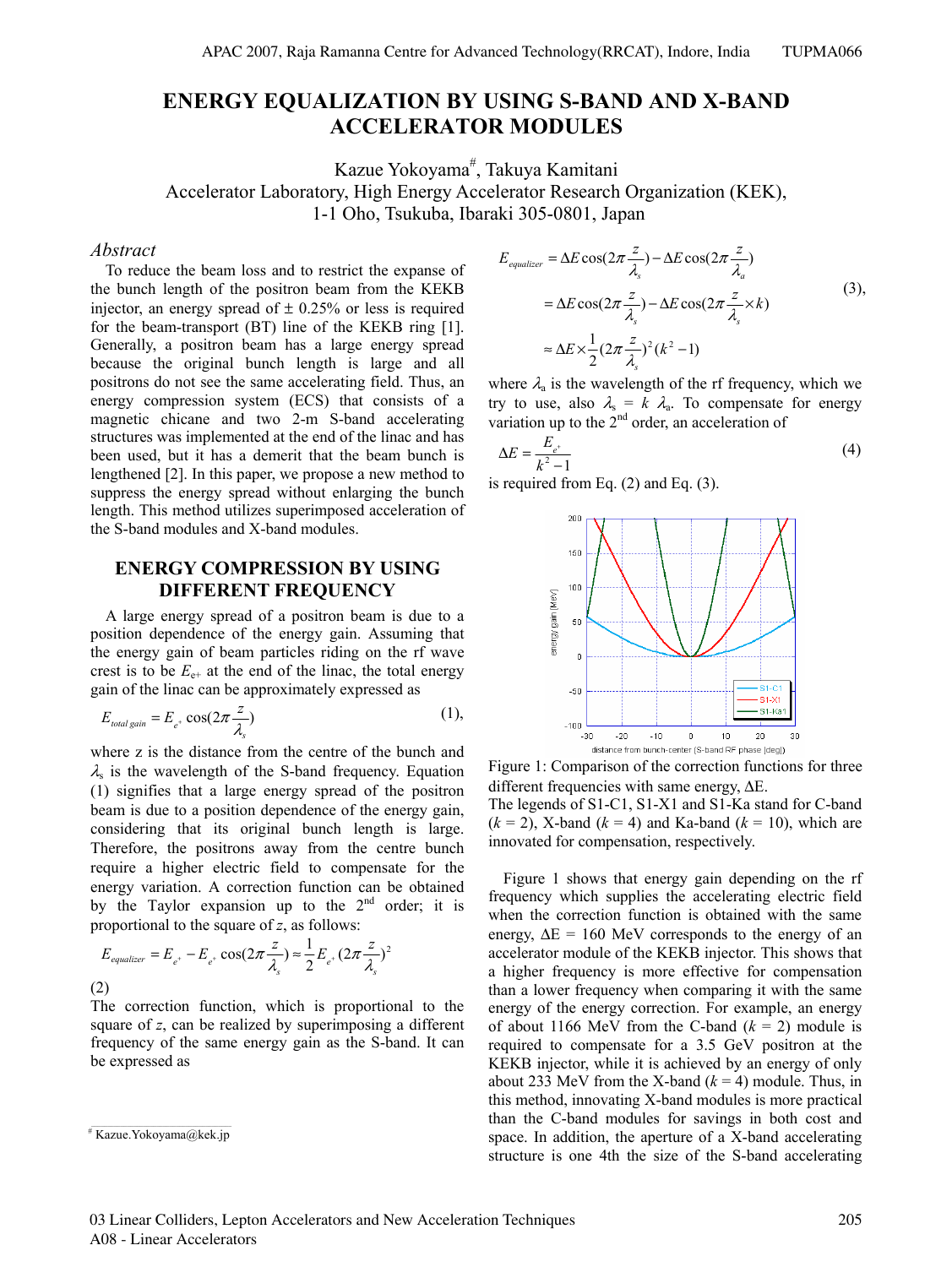structure, but the beam loss can be reduced by providing some focus coil. On the other hand, a correction of the higher order should be dealt with in the case of a higher frequency, as can be expected from Fig. 1.

#### **SIMULATION AND RESULT**

Performance of this energy-spread compensation scheme using S-band and X-band modules was evaluated by particle simulation in longitudinal phase space and was compared with that of the present ECS scheme.

### *Simulation*

The beam energy distribution is calculated and simulations are based on Eq. (5) below, assuming that the particles are transferred from the focus system with a Gaussian distribution.

$$
E_{\text{total gain}} = \sum_{i=1}^{n} E_i \cos(2\pi \frac{z_j}{\lambda_s} + \varphi_i)
$$
 (5),

where  $z_i$  is the particle position which respect to the bunch center,  $E_i$  is the energy gain of the S-band modules and  $\varphi_i$ is the accelerating rf phase.

The initial particles have 11 MeV of centre energy (1  $\sigma$ )  $~\sim$  2 MeV), 20 ps (FWHM) of bunch length and the number of particles is  $10<sup>4</sup>$  for simulations. The particles are accelerated to the end of the linac with 25 S-band modules almost on their crest phases except for four center energy adjusting modules. Typical energy gain by an S-band module is 160 MeV.

### *Energy Compression System*

In the KEKB injector, an energy compression system was implemented at the end of the linac to reduce the energy spread of the positrons from the linac by a factor of 1/2, to meet the energy acceptance of the BT line and the low-energy ring. The ECS is a phase space rotator which consists of a magnetic chicane by six bending magnets and two 2-m S-band accelerating structures. In the chicane, higher energy particles are forced to negotiate a longer path length than lower energy particles; particles of different energies traverse different path lengths. Thus, the path-length difference rearranges the relative longitudinal position of the particles in the bunch in correlation to their energies. After the chicane, the accelerating structures compensate the energy difference by dependence of energy gain on the positions of the particles riding on the rf wave. Figure 2 shows the particle distribution in the bunch (a) upstream of the ECS (at the end of the linac) and (b) downstream of the ECS. As Fig. 2(b) indicates, the bunch length is expanded through the ECS. In reality, the energy spread is also restricted by the diameter of the beam duct in the bending magnets which is limited by an energy acceptance of the ECS itself. Hence, beam loss by this acceptance is taken into account. Figure 3 shows the energy distribution in the bunch (a) upstream of the ECS and (b) downstream of the ECS. From this simulation, the ratio of a particle in the energy acceptance  $(\pm 0.25\%)$  at the end of the linac to the initial particle is 44.2% and is improved to 74.1%, owing to the ECS. Since the acceptance of the bunch length is  $\pm$ 6 mm (∼ ± 2 σ) the ratio of an adequate particle ends up to be 65.2%.



Figure 2: Longitudinal distribution of particles in the bunch. (a) upstream (at the end of linac) and (b) downstream of the ECS. The shaded region indicates the longitudinal acceptance of  $\pm$  6mm.



(a), (a′) upstream; (b) , (b′) downstream of the ECS. The dotted box region and the shaded region indicate the energy and the longitudinal acceptance of  $\pm$  0.25 % and  $\pm$ 6mm, respectively.

## *Energy Equalization by Using an Accelerating Field of the S-band and the X-band*

In this new scheme, cosine-like beam energy variation is equalized by using accelerating modules of different frequencies in the previous section. The advantage of this method is that the beam energy can be made uniform with the bunch length unchanged. We estimate the effect of a energy compression by simulations. The present KEKB injector accelerates positron beams up to 3.5 GeV with the S-band modules. For the energy equalization, the required energy gain of a X-band module is 233 MeV, from Eq. (4). The same energy gain is also required for additional S-band modules for energy equalization. A correction function is obtained by superimposing a